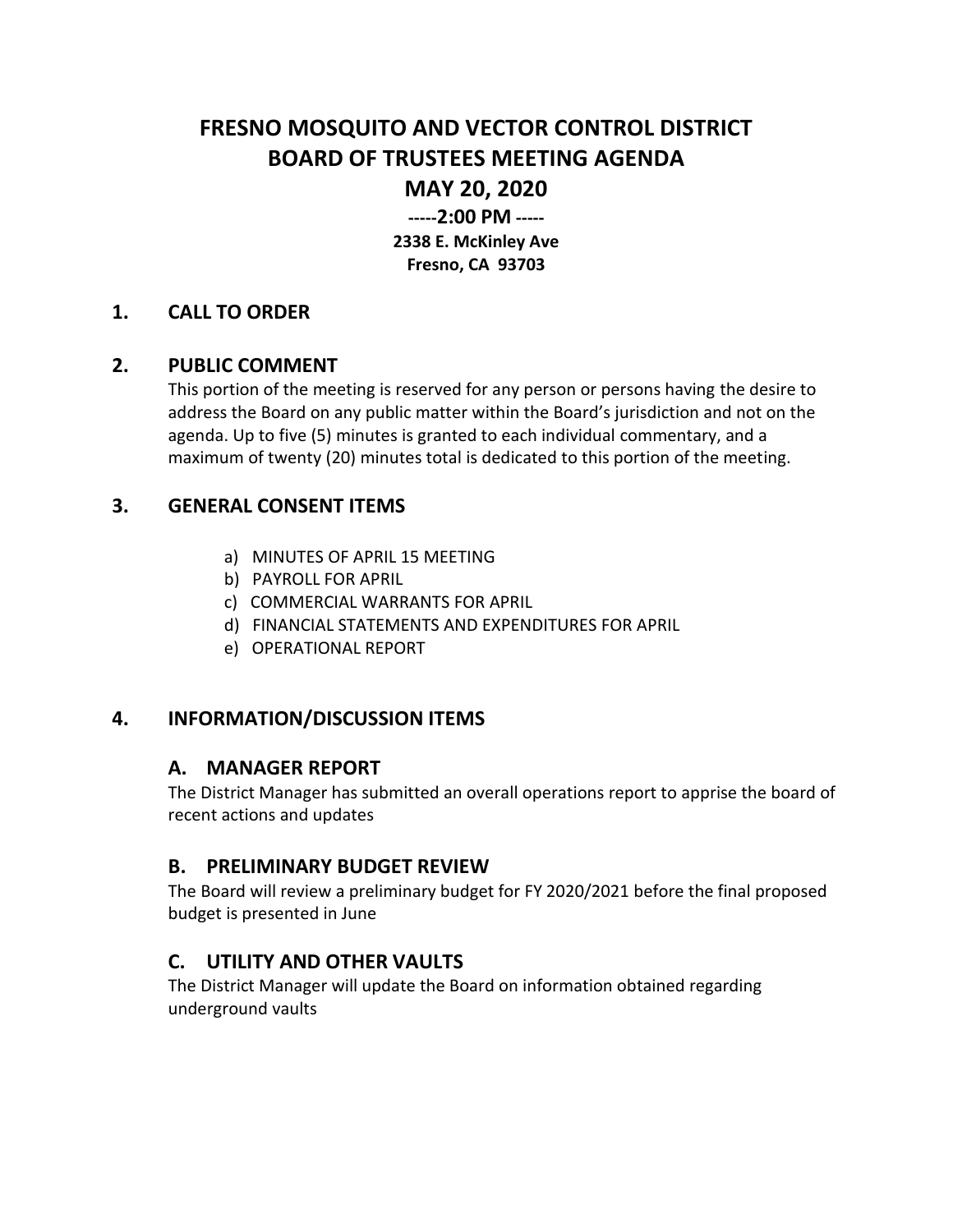## **5. ACTION ITEMS**

#### **A. BENEFIT ASSESSMENT RESOLUTION**

The Board will be asked to pass a resolution of intent to levy the annual assessment and preliminary approval of related documents

#### **B. PUBLIC HEARING APPROVAL**

The Board will approve the official date and time for the Benefit Assessment Public Hearing (June  $17<sup>th</sup>$ , 2020 at 2pm)

## **C. AMENDMENT TO PURCHASE AGREEMENT**

The Board will review an optional extension of escrow regarding the sale of District property

## **D. DIGITAL ADVERTISING**

The Board will review a bid for geofencing services within the District

## **E. NOMINATION FOR VCJPA TRUSTEE ALTERNATE**

The Board will discuss and make nominations for the VCJPA Board of Directors

## **F. DTSC STANDARD VOLUNTARY AGREEMENT (SVA)**

Trustees will review an SVA from the Department of Toxic Substance Control regarding the District's chemical remediation

## **G. EMPLOYEE HAZARD/PERFORMANCE STIPEND**

The Board will review a proposal from the District Manager concerning a special stipend related to COVID-19

## **6. STAFF REPORTS AND QUESTIONS**

**7. TRUSTEE REPORTS AND QUESTIONS**

## **8. REQUEST FOR FUTURE AGENDA ITEMS**

#### **9. ADJOURNMENT**

Regular meetings of the Board occur on the third Wednesday of each month at 2:00 pm, unless otherwise voted upon at a previous Board meeting in open session.